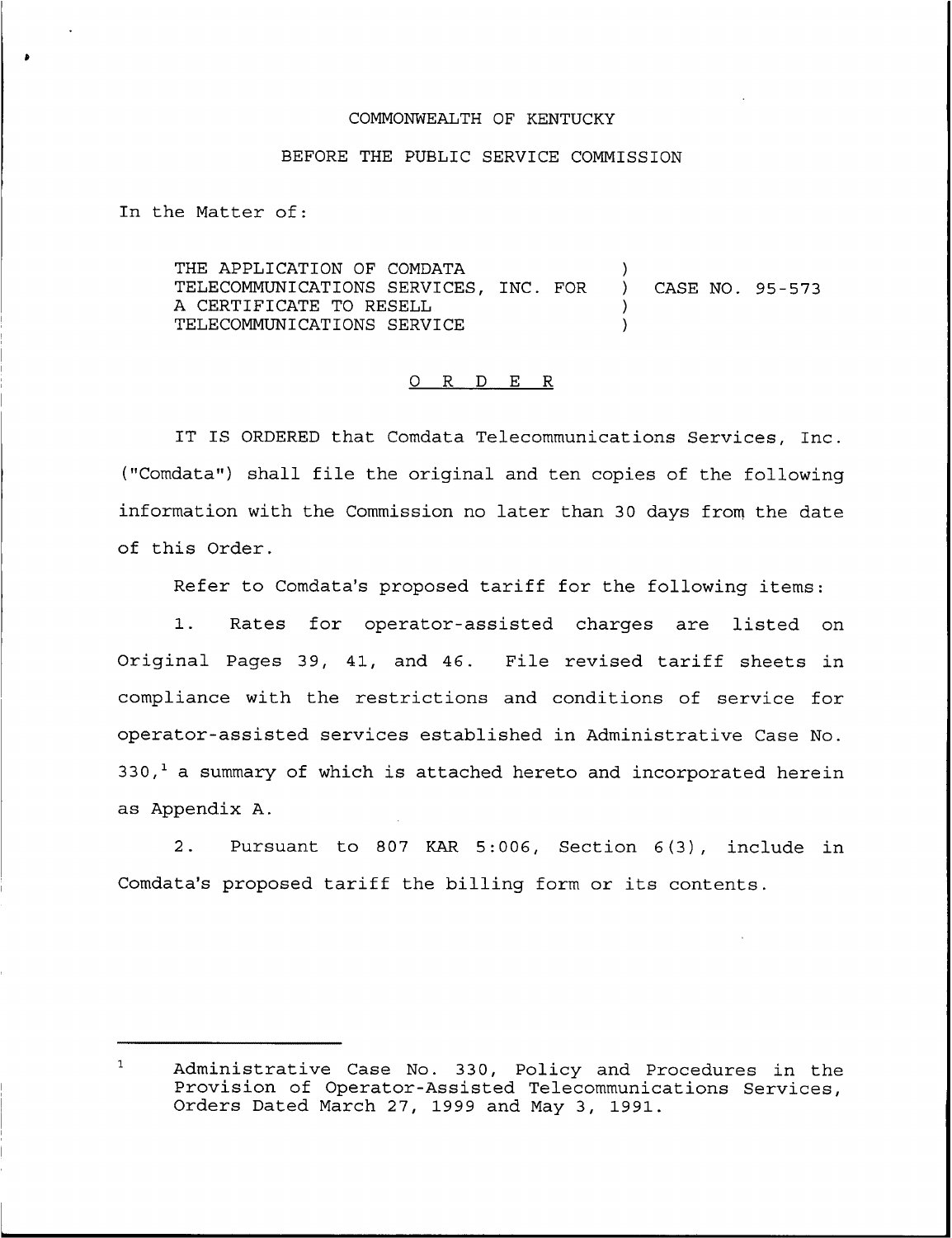Done at Frankfort, Kentucky, this 23rd day of February, 1996.

PUBLIC SERVICE COMMISSION

Juila K Breathott

ATTEST:

 $\cdot$ 

 $(\mu)$ 

Executive Director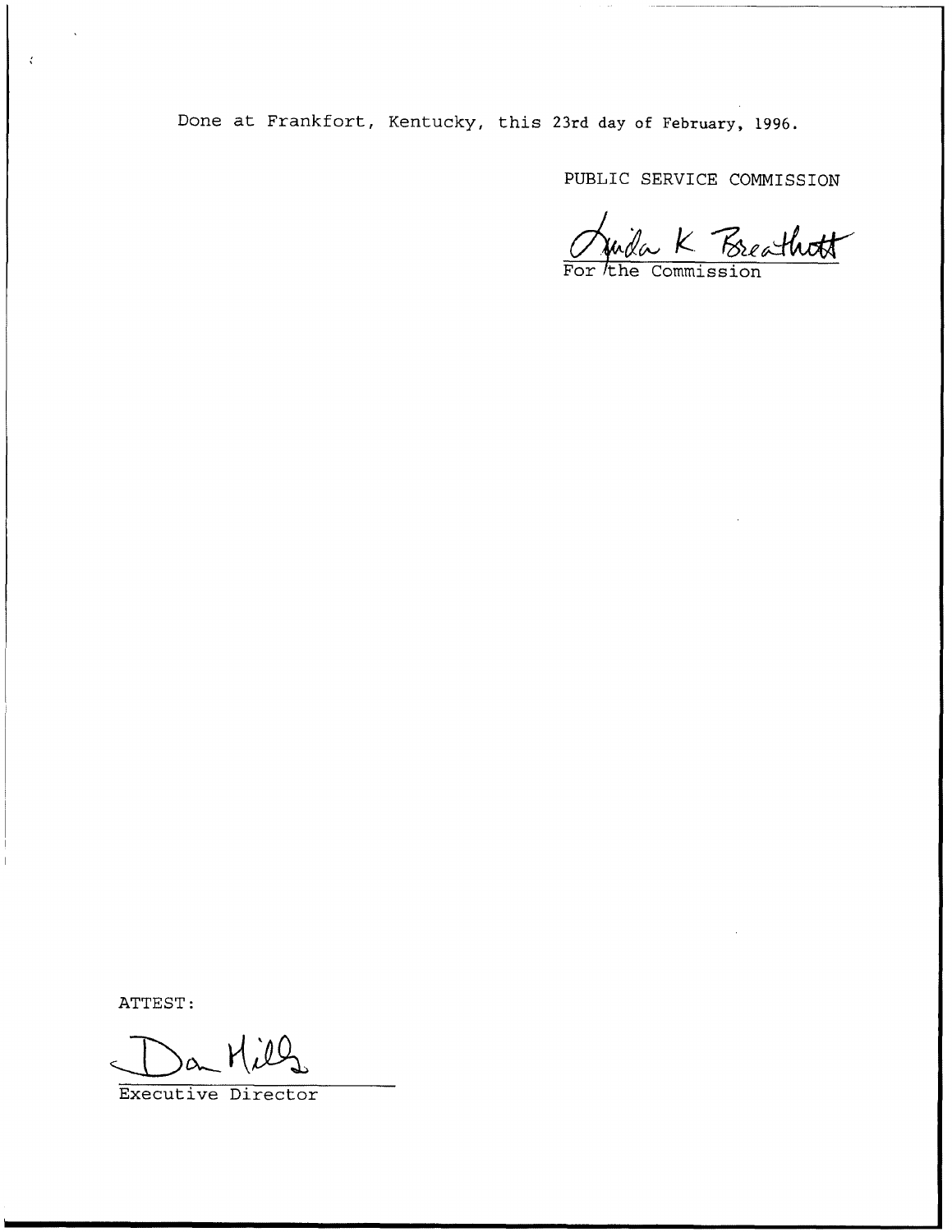## APPENDIX A

APPENDIX TO AN ORDER OF THE KENTUCKY PUBLIC SERVICE COMMISSION IN CASE NO. 95—573 DATED FEBRUARY 23, 1996.

Conditions of Service for the Provision of Operator Services Adopted from Commission Orders in Administrative Case No. 330, Orders Dated March 27, 1991 and May 3, 1991.

(I) Operator-assisted services shall be subject to rate regulation and rates shall not exceed the maximum approved rates of AT&T Communications of the South Central States, Inc. ("AT&T") for interLATA services and the local exchange carrier ("LEC") for intraLATA services. "Maximum approved rates" are defined to mean the rates approved by this Commission in AT&T's and the LEC's most recent rate proceeding for measured toll service applicable to operator-assisted calls, as well as the additional charges for operator assistance. Carriers are not permitted to include any other surcharges or to bill for uncompleted calls. Time-of-day discounts shall also be applicable. Carriers are also required to rate calls using the same basis that AT&T or the LEC uses to rate calls, i.e., distance calculations based on points-of-call origination and termination, definitions of chargeable times, billing unit increments, rounding of fractional units, and minimum usages. When there is any change in the maximum approved rates, carriers shall file tariffs if necessary to comply with the

 $-1-$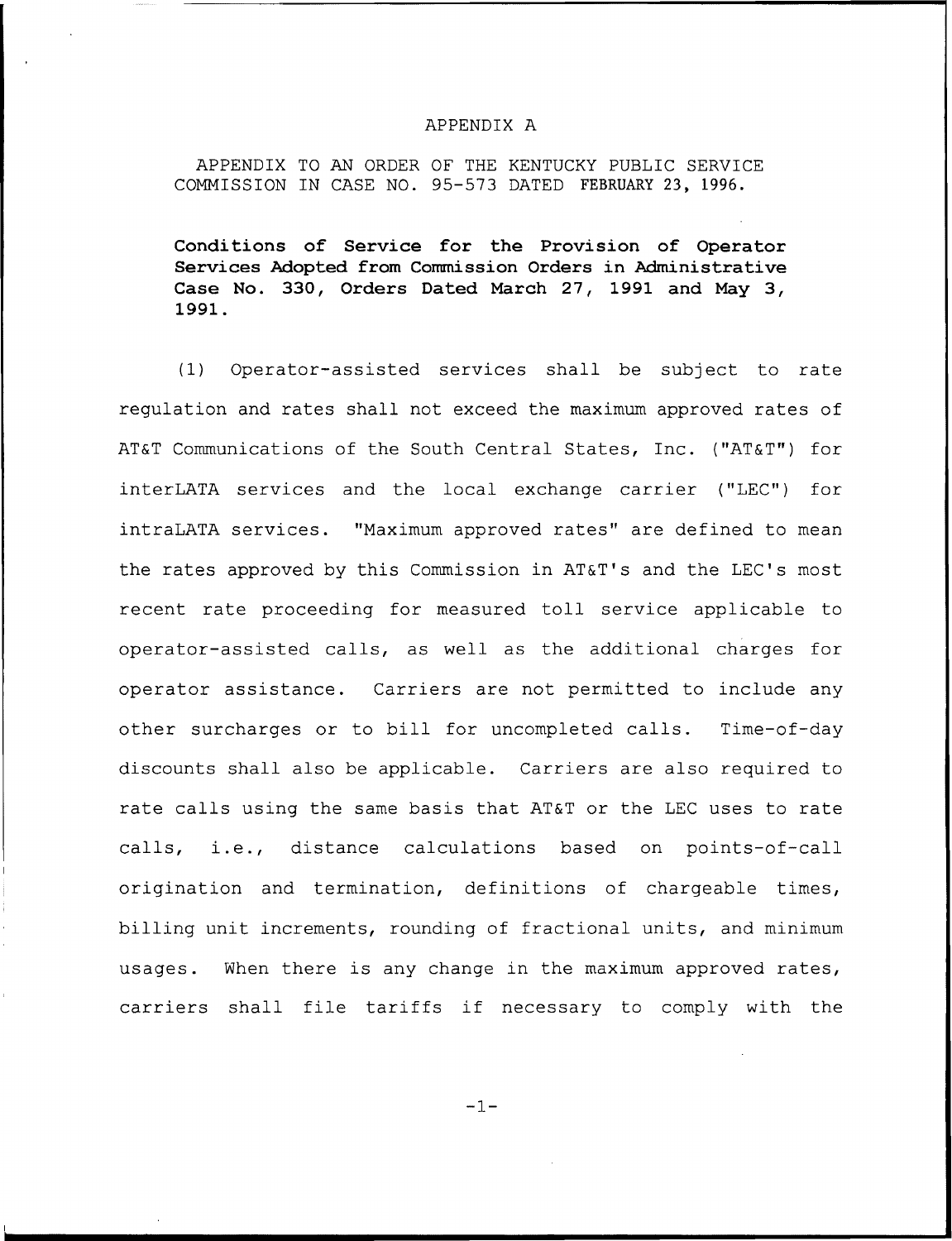requirements herein within 30 days of the effective date of the rate change.

(2) Except as otherwise indicated in this Order, non-dominant carriers shall be subject to regulation as delineated in the May 25, 1984 Order in Administrative Case No. 273 as well as any subsequent modifications to non-dominant carrier regulations. In the event of conflict, the terms of the instant Order shall take precedence, unless <sup>a</sup> carrier is specifically relieved from compliance with any conditions contained herein.

(3) Operator service providers that provide service to traffic aggregators shall not allow access to the operator services of competing carriers to be blocked or intercepted. Blocking and interception prohibitions shall be included in tariffs and all contracts entered into with any traffic aggregator and shall state that violators will be subject to immediate termination of service after 20 days' notice to the owners of non-complying customer premises equipment.

(4) Traffic aggregator is defined to mean any person that, in the ordinary course of its operations, makes telephones available to the public or to transient users of its premises for intrastate telephone calls using <sup>a</sup> provider of operator services. Aggregators include hotels and motels, hospitals, universities, airports, gas stations, and non-local exchange carrier pay telephone owners. This definition includes the provision of all non-local exchange

 $-2-$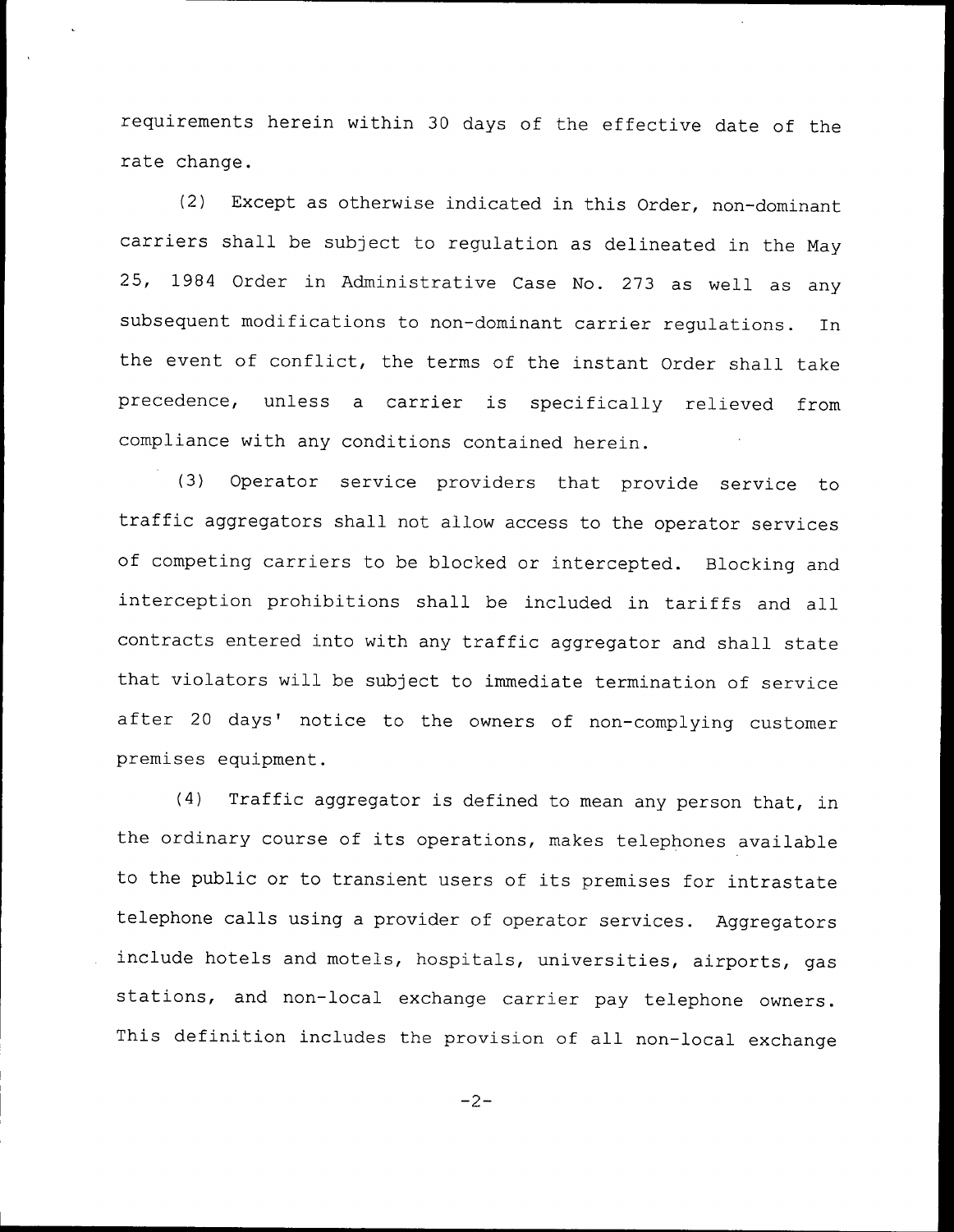carrier pay telephones even if no compensation is paid to the owner of the pay telephone. The residential use of operator services is specifically excluded from this definition.

(5) Access to the local exchange carriers' operators shall not be blocked or otherwise intercepted by traffic aggregators. Specifically, all "0-" calls, that is, when an end-user dials zero without any following digits, shall be directed to the local exchange carrier operators. In equal access areas, "0+" intraLATA calls, that is, when an end-user dials zero and then dials the digits of the called telephone number, shall not be intercepted or blocked. In non-equal access areas, it is prohibited to block or intercept "0-" calls; however, it is permissible to intercept "0+" calls. Blocking and interception prohibitions shall be included in tariffs and all contracts entered into with any traffic aggregator and shall state that violators will be subject to immediate termination of service after 20 days' notice to the owners of non-complying customer premises equipment.

(6) Carriers shall not be required to provide access codes of competitors. Each carrier should advise its own customers as to the appropriate 10XXX access code.

(7) Carriers shall provide tent cards and stickers to traffic aggregators to be placed near or on telephone equipment used to access their services and shall include provisions in tariffs and contracts entered into with any traffic aggregator that subject

 $-3-$